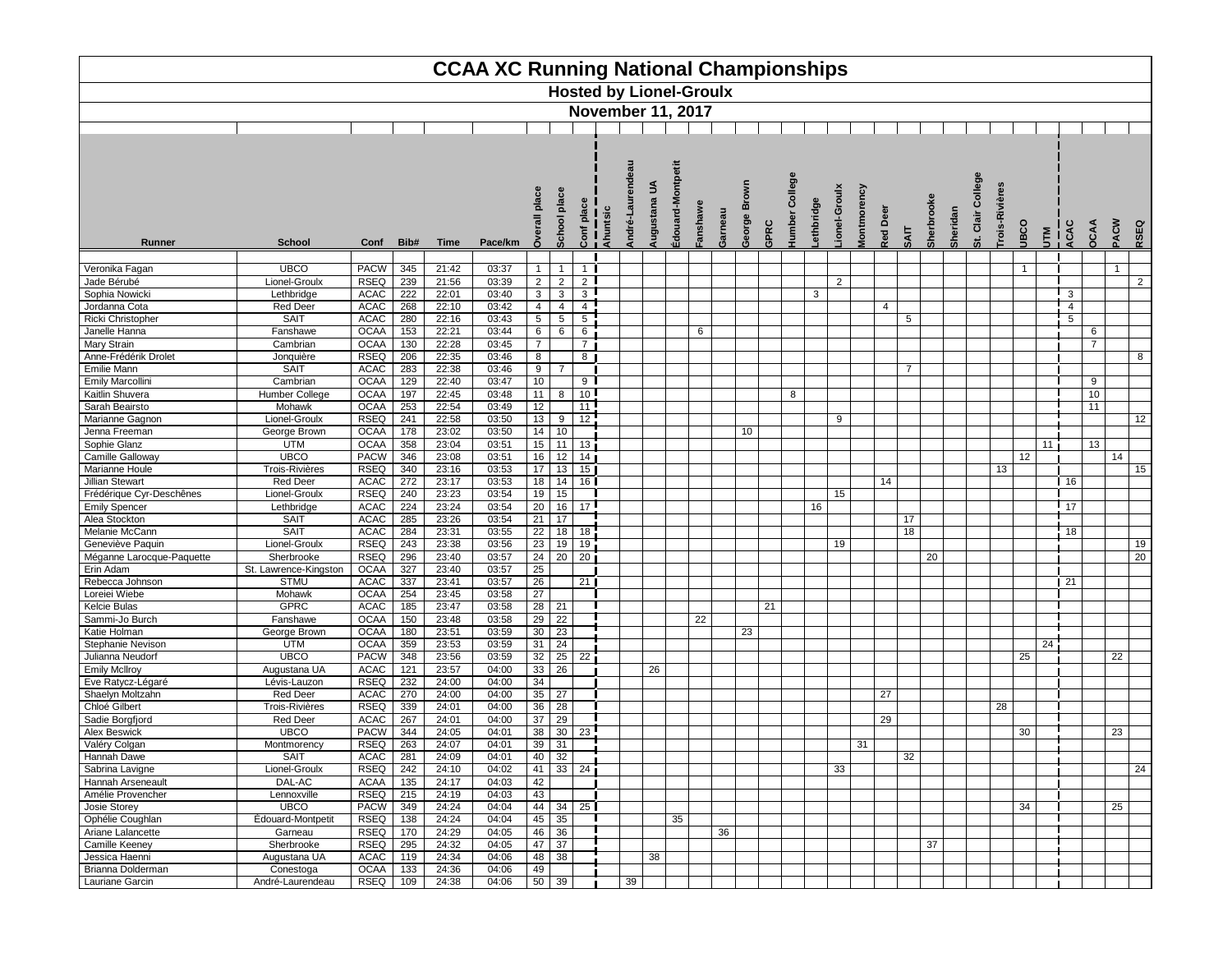| Hannah Carley                         | Fanshawe                        | <b>OCAA</b>                | 151        | 24:39          | 04:07          | 51              | 40               |    |      |    |    |    | 40 |    |    |    |    |    |     |    |    |    |  |
|---------------------------------------|---------------------------------|----------------------------|------------|----------------|----------------|-----------------|------------------|----|------|----|----|----|----|----|----|----|----|----|-----|----|----|----|--|
| Mackenzie Grove                       | Augustana UA                    | <b>ACAC</b>                | 118        | 24:40          | 04:07          | 52              | 41               |    |      |    | 41 |    |    |    |    |    |    |    |     |    |    |    |  |
| Sandos Lamrhari                       | Ahuntsic                        | <b>RSEQ</b>                | 102        | 24:40          | 04:07          | 53              | 42               |    | 42   |    |    |    |    |    |    |    |    |    |     |    |    |    |  |
| Amélie Pelletier                      | Trois-Rivières                  | <b>RSEQ</b>                | 343        | 24:41          | 04:07          |                 |                  |    |      |    |    |    |    |    |    |    |    |    |     |    |    |    |  |
|                                       | Garneau                         | <b>RSEQ</b>                | 168        | 24:41          | 04:07          | 54              | 43<br>44         |    |      |    |    |    |    |    |    |    |    |    |     | 43 |    |    |  |
| Noémy Lacasse                         |                                 |                            |            |                |                | 55              |                  |    |      |    |    |    |    | 44 |    |    |    |    |     |    |    |    |  |
| Raphaëlle Gagné                       | Montmorency                     | <b>RSEQ</b>                | 265        | 24:42          | 04:07          | 56              | 45               |    |      |    |    |    |    |    |    |    | 45 |    |     |    |    |    |  |
| <b>Breah Gordon</b>                   | Fanshawe                        | <b>OCAA</b>                | 152        | 24:43          | 04:07          | 57              | 46               |    |      |    |    |    | 46 |    |    |    |    |    |     |    |    |    |  |
| <b>Myriam Poirier</b>                 | Édouard-Montpetit               | <b>RSEQ</b>                | 142        | 24:43          | 04:07          | 58              | 47               |    |      |    |    | 47 |    |    |    |    |    |    |     |    |    |    |  |
| <b>Brooklyn Vogel</b>                 | Lethbridge                      | <b>ACAC</b>                | 225        | 24:46          | 04:08          | 59              | 48               |    |      |    |    |    |    |    |    | 48 |    |    |     |    |    |    |  |
| Mariane Pominville                    | Lionel-Groulx                   | <b>RSEQ</b>                | 244        | 24:47          | 04:08          | 60              | 49               |    |      |    |    |    |    |    |    | 49 |    |    |     |    |    |    |  |
| Emma Olson                            | Garneau                         | <b>RSEQ</b>                | 171        | 24:47          | 04:08          | 61              | 50               |    |      |    |    |    |    | 50 |    |    |    |    |     |    |    |    |  |
| <b>Brooke MacAlpine</b>               | Loyalist                        | <b>OCAA</b>                | 251        | 24:48          | 04:08          | 62              |                  |    |      |    |    |    |    |    |    |    |    |    |     |    |    |    |  |
| Kailey Bratland                       | <b>GPRC</b>                     | <b>ACAC</b>                | 184        | 24:48          | 04:08          | 63              | 51               |    |      |    |    |    |    |    | 51 |    |    |    |     |    |    |    |  |
| Camille Girard-Pépin                  | Garneau                         | <b>RSEQ</b>                | 166        | 24:48          | 04:08          | 64              | 52               |    |      |    |    |    |    | 52 |    |    |    |    |     |    |    |    |  |
| Vildana Rekic                         | Lethbridge                      | <b>ACAC</b>                | 223        | 24:48          | 04:08          | 65              | 53               |    |      |    |    |    |    |    |    | 53 |    |    |     |    |    |    |  |
| Katelyn Morgan                        | Humber College                  | <b>OCAA</b>                | 195        | 24:50          | 04:08          | 66              | 54               |    |      |    |    |    |    |    | 54 |    |    |    |     |    |    |    |  |
| Elizabeth Horrobin                    | St. Clair College               | <b>OCAA</b>                | 320        | 24:51          | 04:09          | 67              | 55               | 26 |      |    |    |    |    |    |    |    |    |    | 55  |    |    | 26 |  |
| Salma Moreira                         | Lethbridge                      | <b>ACAC</b>                | 221        | 24:58          | 04:10          | 68              | 56               |    |      |    |    |    |    |    |    | 56 |    |    |     |    |    |    |  |
| Jennifer Gaudreault                   | Sherbrooke                      | <b>RSEQ</b>                | 293        | 25:01          | 04:10          | 69              | 57               |    |      |    |    |    |    |    |    |    |    | 57 |     |    |    |    |  |
| Mazarine Le Roy-Pépin                 | Ahuntsic                        | <b>RSEQ</b>                | 103        | 25:06          | 04:11          | 70              | 58               |    | 58   |    |    |    |    |    |    |    |    |    |     |    |    |    |  |
| Anna Van Der Giessen                  | <b>GPRC</b>                     | <b>ACAC</b>                | 187        | 25:11          | 04:12          | 71              | 59               |    |      |    |    |    |    |    | 59 |    |    |    |     |    |    |    |  |
| Dalia Aktouf                          | Maisonneuve                     | <b>RSEQ</b>                | 252        | 25:11          | 04:12          | 72              |                  |    |      |    |    |    |    |    |    |    |    |    |     |    |    |    |  |
| Élisabeth Henry                       | Sherbrooke                      | <b>RSEQ</b>                | 294        | 25:14          | 04:12          | 73              | 60               |    |      |    |    |    |    |    |    |    |    | 60 |     |    |    |    |  |
| Janelle Graham                        | Lethbridge                      | <b>ACAC</b>                | 220        | 25:15          | 04:13          | 74              | 61               |    |      |    |    |    |    |    |    | 61 |    |    |     |    |    |    |  |
| <b>Maxine Cotton</b>                  | Humber College                  | <b>OCAA</b>                | 193        | 25:16          | 04:13          | 75              | 62               |    |      |    |    |    |    |    | 62 |    |    |    |     |    |    |    |  |
| Marcia Coelho                         | Humber College                  | <b>OCAA</b>                | 192        | 25:17          | 04:13          | 76              | 63               |    |      |    |    |    |    |    | 63 |    |    |    |     |    |    |    |  |
| Anna Gallup                           | <b>SAIT</b>                     | <b>ACAC</b>                | 282        | 25:18          | 04:13          | 77              | 64               |    |      |    |    |    |    |    |    |    |    | 64 |     |    |    |    |  |
| <b>Rachel Garrett</b>                 | <b>UBCO</b>                     | <b>PACW</b>                | 347        | 25:21          | 04:14          | ${\bf 78}$      | 65               | 27 |      |    |    |    |    |    |    |    |    |    |     | 65 |    | 27 |  |
| Jessa Braun                           | Laurier-Brantford               | <b>OCAA</b>                | 213        | 25:23          | 04:14          | $\overline{79}$ |                  |    |      |    |    |    |    |    |    |    |    |    |     |    |    |    |  |
| Anne-Catherine Savaria                | Édouard-Montpetit               | <b>RSEQ</b>                | 143        | 25:26          | 04:14          | 80              | 66               |    |      |    |    | 66 |    |    |    |    |    |    |     |    |    |    |  |
| Teagan Shapka                         | <b>Red Deer</b>                 | <b>ACAC</b>                | 271        | 25:30          | 04:15          | 81              | 67               |    |      |    |    |    |    |    |    |    | 67 |    |     |    |    |    |  |
| <b>Florence Despins</b>               | Trois-Rivières                  | <b>RSEQ</b>                | 338        | 25:40          | 04:17          | 82              | 68               |    |      |    |    |    |    |    |    |    |    |    |     | 68 |    |    |  |
| Hannah Cirino                         | St. Clair College               | <b>OCAA</b>                | 317        | 25:40          | 04:17          | 83              | 69               |    |      |    |    |    |    |    |    |    |    |    | 69  |    |    |    |  |
| Éloïse Dubé                           | Sherbrooke                      | <b>RSEQ</b>                | 292        | 25:44          | 04:17          | 84              | 70               |    |      |    |    |    |    |    |    |    |    | 70 |     |    |    |    |  |
| Erin Kinninmont                       | Sheridan                        | OCAA                       | 306        | 25:46          | 04:18          | 85              | 71               |    |      |    |    |    |    |    |    |    |    |    | 71  |    |    |    |  |
| Jennifer Grégoire                     | Garneau                         | $RSEQ$ 167                 |            | 25:47          | 04:18          |                 | $86$ 72          |    |      |    |    |    |    | 72 |    |    |    |    |     |    |    |    |  |
| Emmanuelle Lanctôt                    | Édouard-Montpetit               | RSEQ                       | 141        | 25:47          | 04:18          | 87              | 73               |    |      |    |    | 73 |    |    |    |    |    |    |     |    |    |    |  |
| Érica Lambert                         | Montmorency                     | RSEQ                       | 266        | 25:47          | 04:18          | 88              | 74               |    |      |    |    |    |    |    |    |    | 74 |    |     |    |    |    |  |
| Leonara Shaub                         | Ahuntsic                        | <b>RSEQ</b>                | 105        | 25:51          | 04:19          | 89              | 75               |    | l 75 |    |    |    |    |    |    |    |    |    |     |    |    |    |  |
| Annika Olesen<br>Nicole Sharma        | Augustana UA                    | <b>ACAC</b>                | 122        | 25:52          | 04:19          | 90              | 76<br>77         |    |      |    | 76 |    |    |    |    |    |    |    |     |    |    |    |  |
|                                       | Fanshawe                        | <b>OCAA</b><br><b>OCAA</b> | 155<br>164 | 25:53          | 04:19          | 91              |                  |    |      |    |    |    | 77 |    |    |    |    |    |     |    |    |    |  |
| Amy Corcoran                          | Fleming                         |                            | 196        | 25:56<br>25:57 | 04:19          | 92<br>93        |                  |    |      |    |    |    |    |    |    |    |    |    |     |    |    |    |  |
| Patricia Rothenburg                   | Humber College                  | <b>OCAA</b>                |            |                | 04:19          |                 | 78               |    |      |    |    |    |    |    | 78 |    |    |    |     |    |    |    |  |
| Nicole DesRosiers-Michienzi           | St. Clair College<br><b>UTM</b> | <b>OCAA</b>                | 318        | 26:01          | 04:20          | 94              | 79               |    |      |    |    |    |    |    |    |    |    |    | 79  |    |    |    |  |
| Andrea Oritz                          | <b>GPRC</b>                     | <b>OCAA</b><br><b>ACAC</b> | 360<br>186 | 26:01<br>26:04 | 04:20<br>04:21 | 95<br>96        | 80<br>81         |    |      |    |    |    |    |    | 81 |    |    |    |     |    | 80 |    |  |
| <b>Brittany Duvall</b><br>Marla Brown | Sheridan                        | <b>OCAA</b>                | 303        | 26:06          | 04:21          | 97              | 82               |    |      |    |    |    |    |    |    |    |    |    |     |    |    |    |  |
| Marisa Lazo                           | George Brown                    | <b>OCAA</b>                | 181        | 26:08          | 04:21          | 98              | 83               |    |      |    |    |    |    | 83 |    |    |    |    | 82  |    |    |    |  |
| Emy Lagacé                            | Garneau                         | RSEQ                       | 169        | 26:09          | 04:21          | 99              | 84               |    |      |    |    |    |    | 84 |    |    |    |    |     |    |    |    |  |
| Florence Lambert                      | Édouard-Montpetit               | RSEQ                       | 140        | 26:09          | 04:21          | 100             | 85               |    |      |    |    | 85 |    |    |    |    |    |    |     |    |    |    |  |
| Angelee Weathers                      | George Brown                    | <b>OCAA</b>                | 182        | 26:09          | 04:21          | 101             | 86               |    |      |    |    |    |    | 86 |    |    |    |    |     |    |    |    |  |
| Danielle Dupuis                       | Humber College                  | <b>OCAA</b>                | 194        | 26:10          | 04:22          |                 | $102$ 87         |    |      |    |    |    |    |    | 87 |    |    |    |     |    |    |    |  |
| Tegest Alemayehu                      | André-Laurendeau                | RSEQ                       | 107        | 26:12          | 04:22          |                 | $103 \,   \, 88$ |    |      | 88 |    |    |    |    |    |    |    |    |     |    |    |    |  |
| Sabatini Desroches                    | Montmorency                     | RSEQ                       | 264        | 26:13          | 04:22          |                 | $104$ 89         |    |      |    |    |    |    |    |    |    | 89 |    |     |    |    |    |  |
| Sarah Maier                           | Laurier-Brantford               | OCAA                       | 214        | 26:14          | 04:22          | 105             |                  |    |      |    |    |    |    |    |    |    |    |    |     |    |    |    |  |
| Alexandra D"Olivera                   | Sheridan                        | <b>OCAA</b>                | 305        | 26:24          | 04:24          |                 | 106 90           |    |      |    |    |    |    |    |    |    |    |    | 90  |    |    |    |  |
| Audrey-Anne Milette                   | Trois-Rivières                  | RSEQ                       | 342        | 26:25          | 04:24          |                 | $107$ 91         |    |      |    |    |    |    |    |    |    |    |    |     | 91 |    |    |  |
| Janaya Garbe                          | <b>Red Deer</b>                 | <b>ACAC</b>                | 269        | 26:25          | 04:24          | 108             | 92               |    |      |    |    |    |    |    |    |    | 92 |    |     |    |    |    |  |
| <b>Madison Cusson</b>                 | André-Laurendeau                | <b>RSEQ</b>                | 108        | 26:26          | 04:24          | 109             | 93               |    |      | 93 |    |    |    |    |    |    |    |    |     |    |    |    |  |
| <b>Justine Binet</b>                  | Montmorency                     | <b>RSEQ</b>                | 262        | 26:26          | 04:24          | 110             | 94               |    |      |    |    |    |    |    |    |    | 94 |    |     |    |    |    |  |
| Monique Parlevliet                    | Sheridan                        | <b>OCAA</b>                | 308        | 26:39          | 04:26          | 111             | 95               |    |      |    |    |    |    |    |    |    |    |    | 95  |    |    |    |  |
| Andrey-Anne Ledoux                    | <b>Trois-Rivières</b>           | <b>RSEQ</b>                | 341        | 26:45          | 04:28          |                 | $112$ 96         |    |      |    |    |    |    |    |    |    |    |    |     | 96 |    |    |  |
| Lexy Pakenham-Troth                   | Sheridan                        | <b>OCAA</b>                | 307        | 26:51          | 04:29          |                 | $113$ 97         |    |      |    |    |    |    |    |    |    |    |    | 97  |    |    |    |  |
| Jessica Hodgkin                       | St. Clair College               | <b>OCAA</b>                | 319        | 26:51          | 04:29          |                 | $114$ 98         |    |      |    |    |    |    |    |    |    |    |    | 98  |    |    |    |  |
| Tayla Koerber                         | Augustana UA                    | ACAC                       | 120        | 27:01          | 04:30          |                 | $115$ 99         |    |      |    | 99 |    |    |    |    |    |    |    |     |    |    |    |  |
| Aryana Cirino                         | St. Clair College               | <b>OCAA</b>                | 316        | 27:17          | 04:33          |                 | $116$ 100        |    |      |    |    |    |    |    |    |    |    |    | 100 |    |    |    |  |
| Daniella Casas                        | Sheridan                        | OCAA                       | 304        | 27:27          | 04:35          |                 | $117$ 101        |    |      |    |    |    |    |    |    |    |    |    | 101 |    |    |    |  |